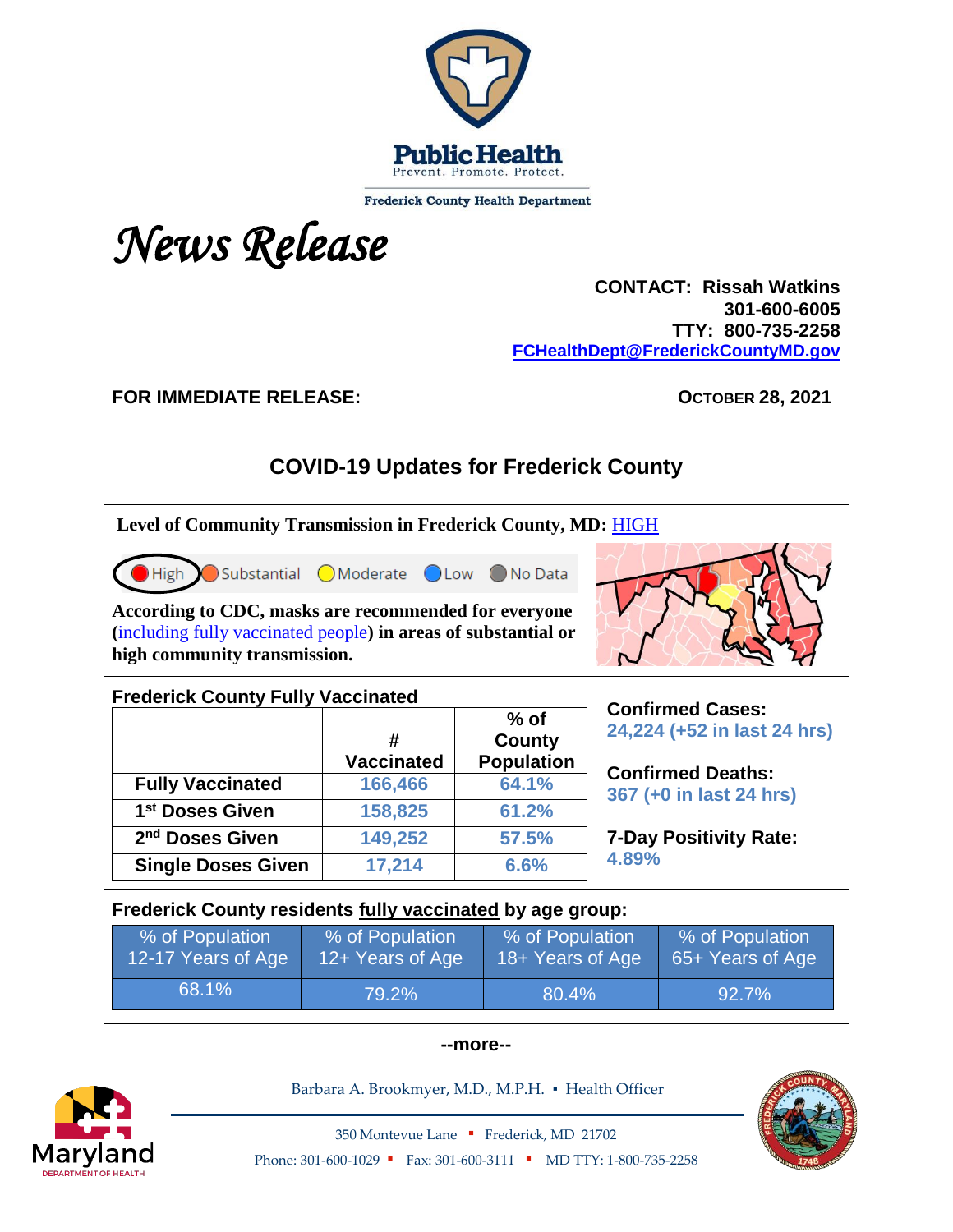

#### **Page 2/COVID Update**

### **Calls for Booster Doses**

If you are eligible for a COVID-19 booster, you may receive a call from the Maryland Department of Health MDGoVax Call Center.

- Calls come from **240-673-2163** with the caller ID **MD Vaccine Cntr**.
- You don't have to wait for a call to schedule your appointment! Find nearby clinics here:
	- o [Vaccines.gov](https://www.vaccines.gov/)
	- o [CovidVax.maryland.gov](http://covidvax.maryland.gov/)
	- o [FrederickCountyMD.Gov/CovidVaccine](http://frederickcountymd.gov/covidvaccine)



Not sure if the call is legitimate or a scam? Call the MDGoVax Call Center directly at **855-MD-GoVAX** (855-634-6829) to be connected with the real call center 7 days a week, 8am to 8pm.

Callers will **never** ask for:

- Social Security Numbers
- Financial or bank account information
- Passwords
- Money or payment



**--more--**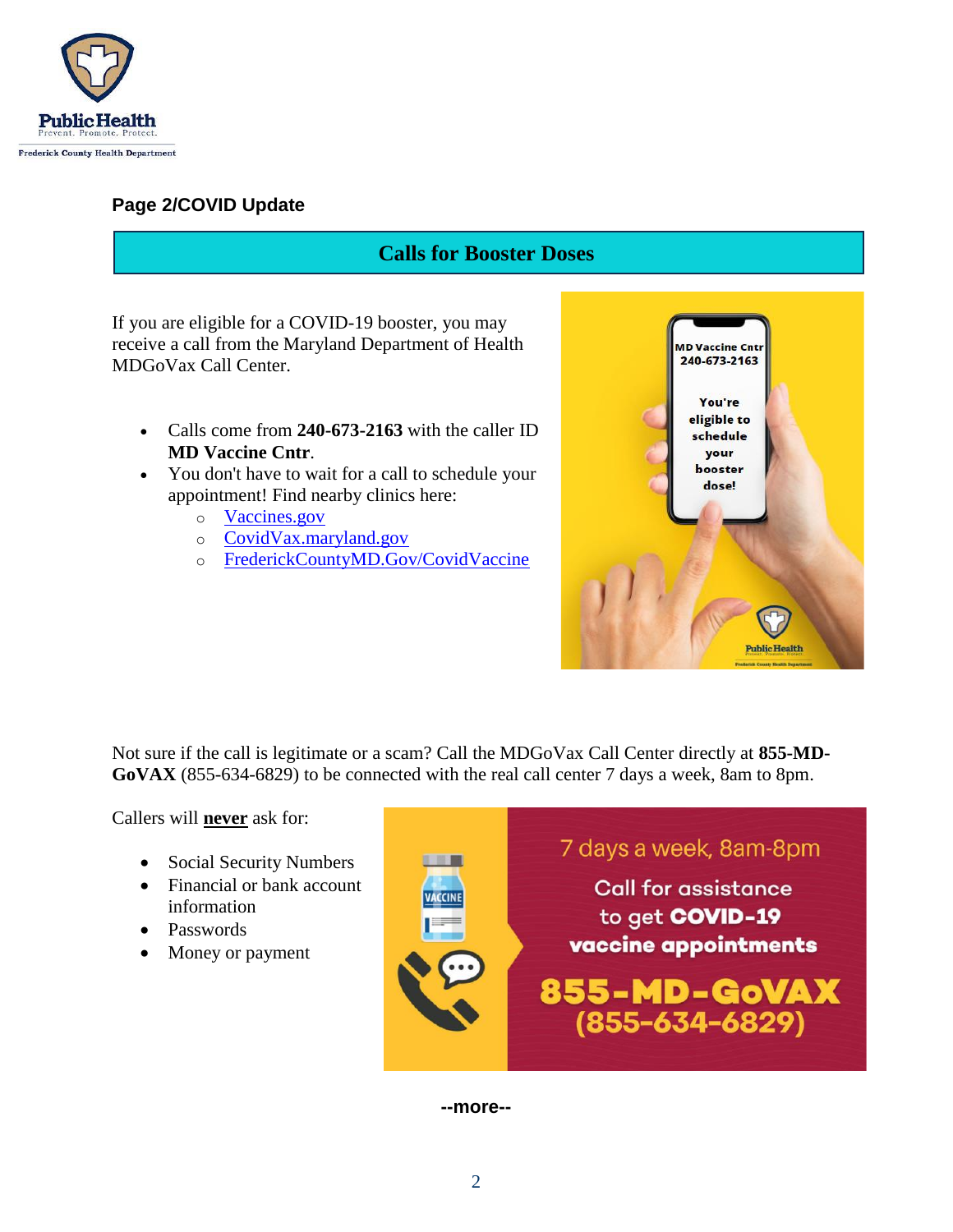

### **Page 3/COVID Update**

## **Trending Questions from Maryland Department of Health**

**COVID-19** 

**Who in Maryland is currently eligible to get a COVID-19 booster shot? Can I choose any vaccine as a booster shot, even if it is different from what I received initially?** 

For individuals who received a Pfizer-BioNTech or Moderna COVID-19 vaccine, the following groups are eligible for a booster shot at 6 months or more after their initial series:

- 65 years and older
- Age  $18+$  who live in longterm care settings
- Age  $18+$  with underlying [medical conditions](https://www.cdc.gov/coronavirus/2019-ncov/need-extra-precautions/people-with-medical-conditions.html)
- Age  $18+$  who work or live [in high-risk settings](https://www.cdc.gov/coronavirus/2019-ncov/vaccines/booster-shot.html#HighRisk)

#### If you got the Johnson & Johnson

COVID-19 vaccine, booster shots are also recommended for those who are 18 and older and who were vaccinated two or more months ago.

**BOOSTER<br>SHOT<br>COVID-19** 

Eligible individuals may choose which vaccine they receive as a booster dose. Some people may have a preference for the vaccine type that they originally received, and others may prefer to get a different booster. CDC's recommendations now allow for this type of "mix and match" dosing for booster shots.

Patients should talk to their healthcare providers to determine individual benefits and risks of receiving a booster dose.

#### **Did you miss last week's questions?**

You can find out the answer to other trending COVID-19 vaccination questions at covidLink [Trending Questions and Answers.](https://covidlink.maryland.gov/content/faqs/#trending) Be sure to check out [covidLINK](https://covidlink.maryland.gov/content/) for even more information on the COVID-19 vaccine, testing, and contact tracing.

**--more--**

3

| --<br>э |  |  |
|---------|--|--|
|         |  |  |
|         |  |  |

| <b>What did</b><br>you get?            | <b>When can</b><br>you get a<br>booster? | <b>Who is eligible</b><br>for a booster?                                                                       |  |
|----------------------------------------|------------------------------------------|----------------------------------------------------------------------------------------------------------------|--|
| <b>Pfizer</b>                          | 6 months after<br>2nd dose               | • 65 years and older<br>• 18+ with underlying<br>conditions<br>• 18+ who live or work<br>in high-risk settings |  |
| <b>Moderna</b>                         |                                          |                                                                                                                |  |
| <b>Johnson &amp;</b><br><b>Johnson</b> | 2 months after<br>single dose            | • 18 years and older                                                                                           |  |

**Maryland** 

ROOSTED SHOTS